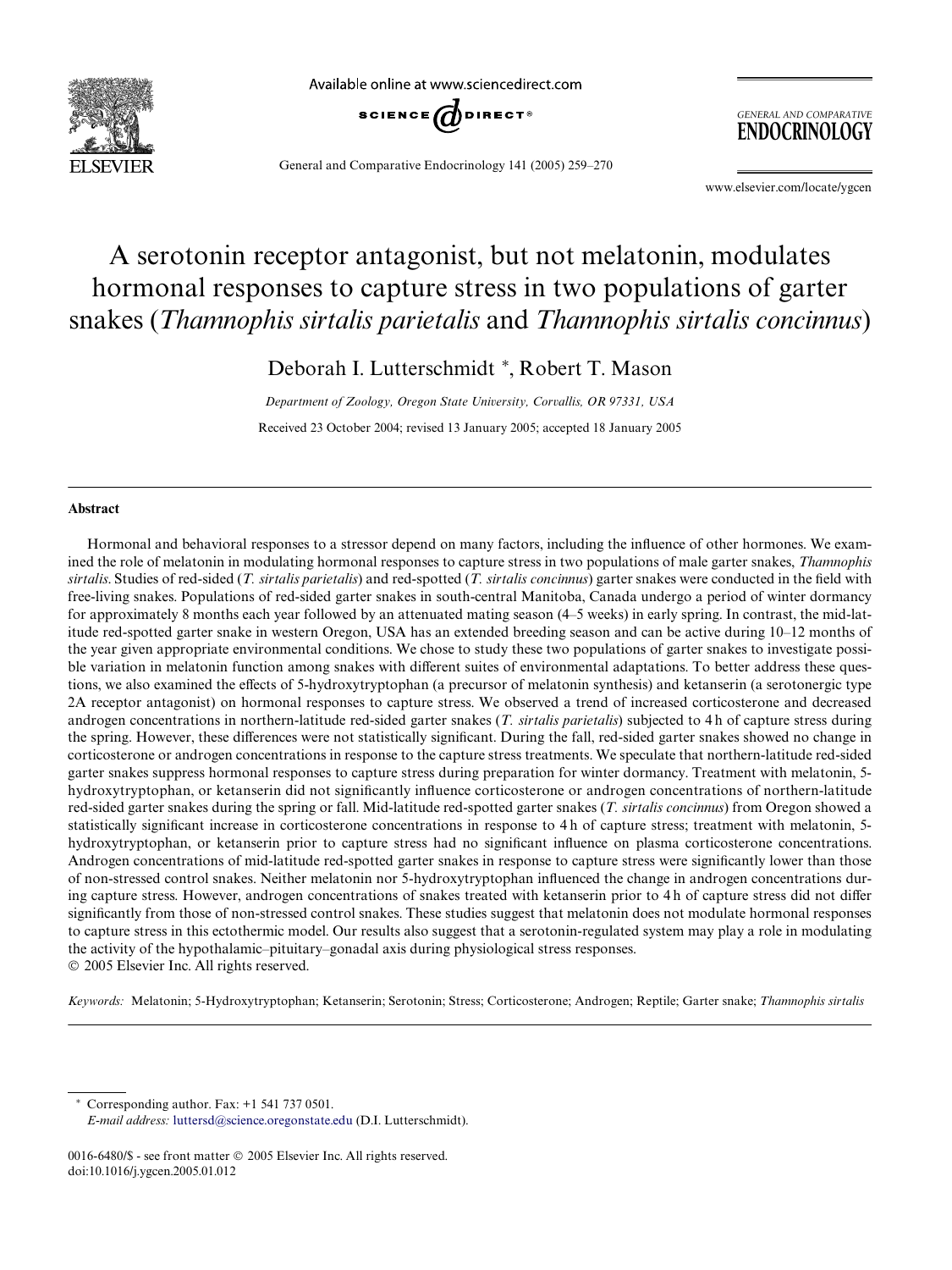## **1. Introduction**

Hormonal responses to stressors are protective events that help vertebrates respond to external noxious stimuli. A stressor can be any perturbation that disrupts the predictability of an animal's environment. Examples of stressors include predation events and unpredicted challenges to energy homeostasis, such as unusually low environmental temperatures, food shortage, and starvation. Responses to stressors are mediated by an increase in the activity of the hypothalamic–pituitary–adrenal axis and are marked by increased glucocorticoid secretion [\(Har](#page-9-0)[vey et al., 1984; Schwabl et al., 1985; Wing](#page-9-0)fi[eld, 1988](#page-9-0)). Glucocorticoids in turn modulate a variety of physiological and behavioral processes that promote survival while suppressing behaviors, such as reproduction, that are not crucial to immediate survival (e.g., [Pottinger, 1999; Sapol](#page-10-0)[sky, 1992; Wing](#page-10-0)fi[eld, 1988\)](#page-10-0). Such acute physiological stress responses are normally adaptive responses used to modify metabolism and mobilize energy stores.

Negative interactions between the hypothalamic– pituitary–adrenal axis and the hypothalamic–pituitary– gonadal axis suggest that activation of one system is accompanied by decreased activity in the other. Decreased plasma testosterone accompanies increased glucocorticoids in male tree lizards (*Urosaurus ornatus*) and male red-sided garter snakes (*Thamnophis sirtalis parietalis*) [\(Moore et al., 1991, 2000a\)](#page-10-1). Thus, physiological stress responses, marked by an increase in plasma glucocorticoid concentrations, result in decreased sex steroid hormones and suppression of reproductive behavior in many species (e.g., [Rivier and Rivest, 1991;](#page-10-2) [Wing](#page-10-2)fi[eld, 1988\)](#page-10-2).

Hormonal and behavioral responses to a stressor depend on many factors, including the environment inhabited, the season, and the influence of other hormones. Melatonin, for example, the major secretory product of the pineal gland, inhibits the hypothalamic– pituitary–adrenal axis [\(Reiter, 1991; Wang et al., 1999\)](#page-10-3). Interactions between the pineal gland and hypothalamic–pituitary–adrenal axis are well established (e.g., [Khan et al., 1990; Kirby et al., 1999; Maestroni et al.,](#page-10-4) [1989\)](#page-10-4), although the nature of this relationship is poorly understood. Both stimulatory ([Al-Dujaili et al., 1982;](#page-9-1) [Haus et al., 1996; Persengiev et al., 1989; Touitou et al.,](#page-9-1) [1989\)](#page-9-1) and inhibitory ([Heiman and Porter, 1980; Ng,](#page-9-2) [1987; Nussdorfer et al., 1990\)](#page-9-2) effects of melatonin on the secretory activity of the adrenal cortex have been described. However, all of these studies examined the effects of melatonin on cultured adrenocortical cells [\(Appa-Rao et al., 2001](#page-9-3)). In an experiment using in vivo physiological conditions, melatonin exerted a direct anti-secretory effect on the adrenal gland ([Appa-Rao et al.,](#page-9-3) [2001\)](#page-9-3). In addition, chronic melatonin treatment alters the affinity of glucocorticoid receptors in the brain and pituitary ([Marinova et al., 1991](#page-10-5)).

Behavioral responses to stress and exogenous glucocorticoids are also modulated by melatonin. In male rats, melatonin treatment significantly reduces the inhibitory effects of acute and chronic stress on sexual behavior ([Brotto et al., 2001](#page-9-4)). [Gorzalka et al. \(1999\)](#page-9-5) demonstrated that acute melatonin treatment also attenuates the effects of glucocorticoids on sexual behavior and wetdog shakes in male rats. These effects of melatonin are thought to be mediated by melatonin's properties as a serotonergic type 2A receptor antagonist ([Eison et al.,](#page-9-6) [1995; Gorzalka et al., 1999\)](#page-9-6).

In mammals, the effects of melatonin on physiological stress responses appear to involve both direct antisecretory actions on the adrenal cortex and antagonism of glucocorticoid actions at the target tissues. However, the role of melatonin in modulating behavioral and hormonal responses to stress and exogenous glucocorticoids has been largely uninvestigated in nonmammalian species. [Lutterschmidt et al. \(2004\)](#page-10-6) demonstrated that melatonin does not influence responses of red-sided garter snakes (*T. sirtalis parietalis*) to exogenous corticosterone [the primary glucocorticoid in snakes ([Idler, 1972](#page-9-7))]. In contrast, melatonin and corticosterone have significant additive inhibitory effects on reproductive behavior ([Lutterschmidt et al., 2004\)](#page-10-6). These results indicate that melatonin does not antagonize glucocorticoid actions in red-sided garter snakes. In the present studies, we investigated whether melatonin has antisecretory effects on the adrenal cortex by examining the influence of melatonin on hormonal responses to capture stress in two populations of male garter snakes, *T. sirtalis*.

Red-sided garter snakes (*T. sirtalis parietalis*) are the most northerly living reptile in North America and are found in extremely high numbers throughout south central Manitoba, Canada. These northern-latitude populations of snakes undergo a period of winter dormancy for approximately 8 months each year. Following spring emergence, red-sided garter snakes remain within the vicinity of the dens for the duration of the attenuated mating season (4–5 weeks) (e.g., [Crews and](#page-9-8) [Garstka, 1982](#page-9-8)). [Moore et al. \(2000a\)](#page-10-7) demonstrated that during the spring mating season, red-sided garter snakes respond to 4 h of capture stress with an increase in corticosterone and a decrease in testosterone concentrations. However, later work indicated that male red-sided garter snakes display no change in either plasma corticosterone or testosterone during the spring mating season, suggesting the presence of annual variation in stress responses ([Moore et al., 2001\)](#page-10-8). During the fall, when mating has also been observed [\(Krohmer](#page-10-9) [et al., 1987; Mendonça and Crews, 1989](#page-10-9)), male redsided garter snakes respond to 4h of capture stress with no significant increase in corticosterone but a significant decrease in testosterone concentrations ([Moore et al., 2001](#page-10-8); see Section [4](#page-5-0) for a more detailed description of these studies).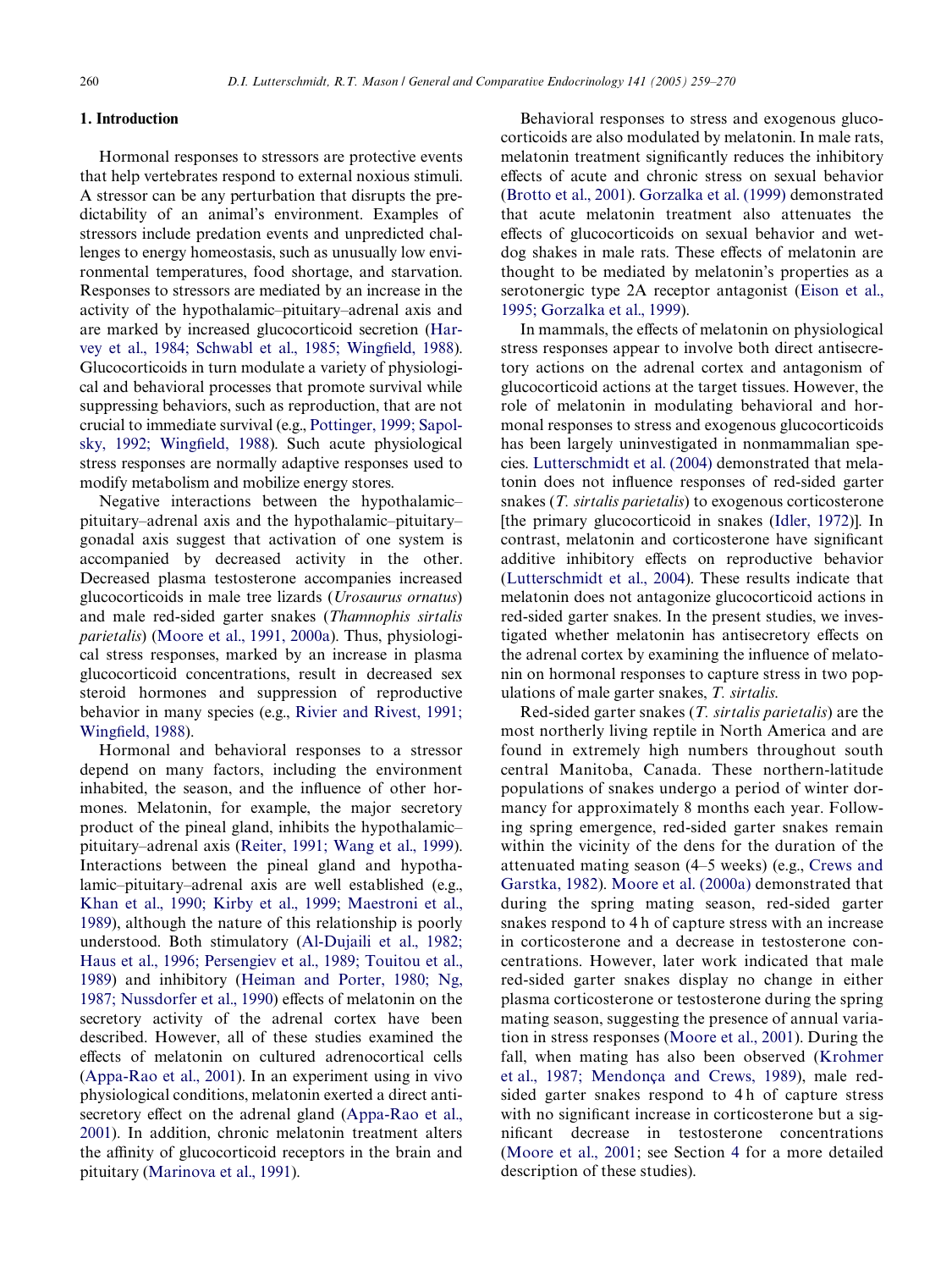In contrast, the mid-latitude red-spotted garter snake (*T. sirtalis concinnus*) of western Oregon has an extended breeding season that lasts 10–12 weeks from March to May. Although red-spotted garter snakes do exhibit periods of winter dormancy, they can be active during 10–12 months of the year given appropriate environmental conditions ([Moore et al., 2000b\)](#page-10-10). During the spring, summer, and fall, red-spotted garter snakes respond similarly to 4h of capture stress with significantly increased corticosterone and significantly decreased testosterone concentrations [\(Moore et al.,](#page-10-8) [2001\)](#page-10-8). During the summer, however, when gametogenesis is occurring, mid-latitude red-spotted garter snakes show no decline in plasma testosterone in response to capture stress, despite a concomitant increase in corticosterone [\(Moore et al., 2001\)](#page-10-8).

Because these two populations of *T. sirtalis* have very different life history characteristics, they provide an excellent opportunity to investigate possible population differences in the regulation of hormonal stress responses. We were specifically interested in examining the following questions:  $(1)$  Does melatonin influence hormonal responses to capture stress?; (2) Is there seasonal variation in the effects of melatonin on hormonal stress responses?; and  $(3)$  Are there population differences in the influence of melatonin on hormonal stress responses? To better address these questions, we also investigated whether 5-hydroxytryptophan, a precursor of melatonin synthesis, modifies responses to capture stress. Lastly, to test whether the effects of melatonin on stress responses might be due to antagonism of serotonin receptors, we examined the influence of ketanserin, a serotonergic type 2A receptor antagonist, on hormonal responses to capture stress.

## **2. Materials and methods**

These experiments were conducted in the field with free-living garter snakes (*T. sirtalis*) in the Interlake region of Manitoba, Canada (50°37'N, 97°32'W) and the Willamette Valley of western Oregon, USA  $(44°30'N, 123°17'W)$ . Studies of northern-latitude redsided garter snakes (*T. sirtalis parietalis*) during the spring were conducted between 10:00 and 16:30 h on 19– 21 May 2003, during the month following emergence from hibernacula when snakes are mating and plasma testosterone concentrations are declining [\(Krohmer](#page-10-9) [et al., 1987](#page-10-9)). Fall experiments in northern-latitude *T. sirtalis parietalis* were conducted between 12:00 and 18:00 h on 11–13 September 2003, when snakes are returning to the den site to over-winter. Both spring and fall experiments were conducted with northern-latitude red-sided garter snakes collected from a den located in Inwood, Manitoba, Canada. Studies of the mid-latitude red-spotted garter snake were conducted during the breeding

season at E.E. Wilson Wildlife Area (approximately 15 km north of Corvallis, Oregon, USA) between 10:30 and 20:00 h on 23 March–12 April 2004. All experimental protocols were approved by the Oregon State University Animal Care and Use Committee (Protocol No.: LAR-2661) and were in accordance with the National Institutes of Health "Guide for the Care and Use of Laboratory Animals." This research was approved by the Manitoba Wildlife Animal Care Committee (Protocol No.: 2002–06) and was performed under the authority of Manitoba Wildlife Scientific Permit No. WSP 03009.

# *2.1. Reagents*

Melatonin and 5-hydroxytryptophan, a precursor of melatonin synthesis, were purchased from Sigma Chemical (St. Louis, MO). We were specifically interested in examining differences between the effects of melatonin and this melatonin precursor on hormonal stress responses. During the scotophase (i.e., the dark phase of the photoperiod), treatment of mudpuppies (*Necturus* maculosus) with 5-hydroxytryptophan (20 mg kg<sup>-1</sup> body mass) significantly elevates melatonin synthesis for greater than 4h following injection [\(Rawding and](#page-10-11) [Hutchison, 1993](#page-10-11)). However, we administered treatment injections during the photophase (i.e., the light phase of the photoperiod), when the activity of enzymes responsible for melatonin synthesis is reduced. For example, circadian regulation of enzymatic activity and/or transcription occur for tryptophan hydroxylase, *N*-acetyltransferase, and hydroxyindole-*O*-methyltransferase (e.g., [Cassone and Natesan, 1997; Falcón et al., 1987,](#page-9-9) [1989; Morton and Forbes, 1988](#page-9-9)). Because melatonin synthesis typically occurs during the scotophase, administering treatments during the photophase ensures that a majority of the melatonin precursor will not be synthesized into melatonin. Thus, we expected that most of our 5-hydroxytryptophan treatment would remain in the circulation. We used this protocol to test the direct effects of 5-hydroxytryptophan on hormonal stress responses.

Ketanserin, a serotonergic type 2A receptor antagonist, was purchased from ICN Biomedicals (Costa Mesa,  $CA$ ). We chose this antagonist because: (1) the effects of melatonin on stress responses are thought to be mediated by melatonin's properties as a serotonergic type 2A receptor antagonist ([Eison et al., 1995; Gorzalka et al.,](#page-9-6) [1999\)](#page-9-6) and (2) corticosterone regulates the density of serotonergic type 2A receptors as well as serotonergic type 2A receptor-mediated behaviors [\(Berendsen et al.,](#page-9-10) [1996; Fernandes et al., 1997; Gorzalka and Hanson,](#page-9-10) [1998; Takao et al., 1997\)](#page-9-10). All treatments were administered via intraperitoneal injection with an injection volume of 0.1 ml. Injection volumes of vehicle (5% ethanol in reptile Ringer's solution) were also 0.1 ml. All treatment solutions were prepared fresh daily.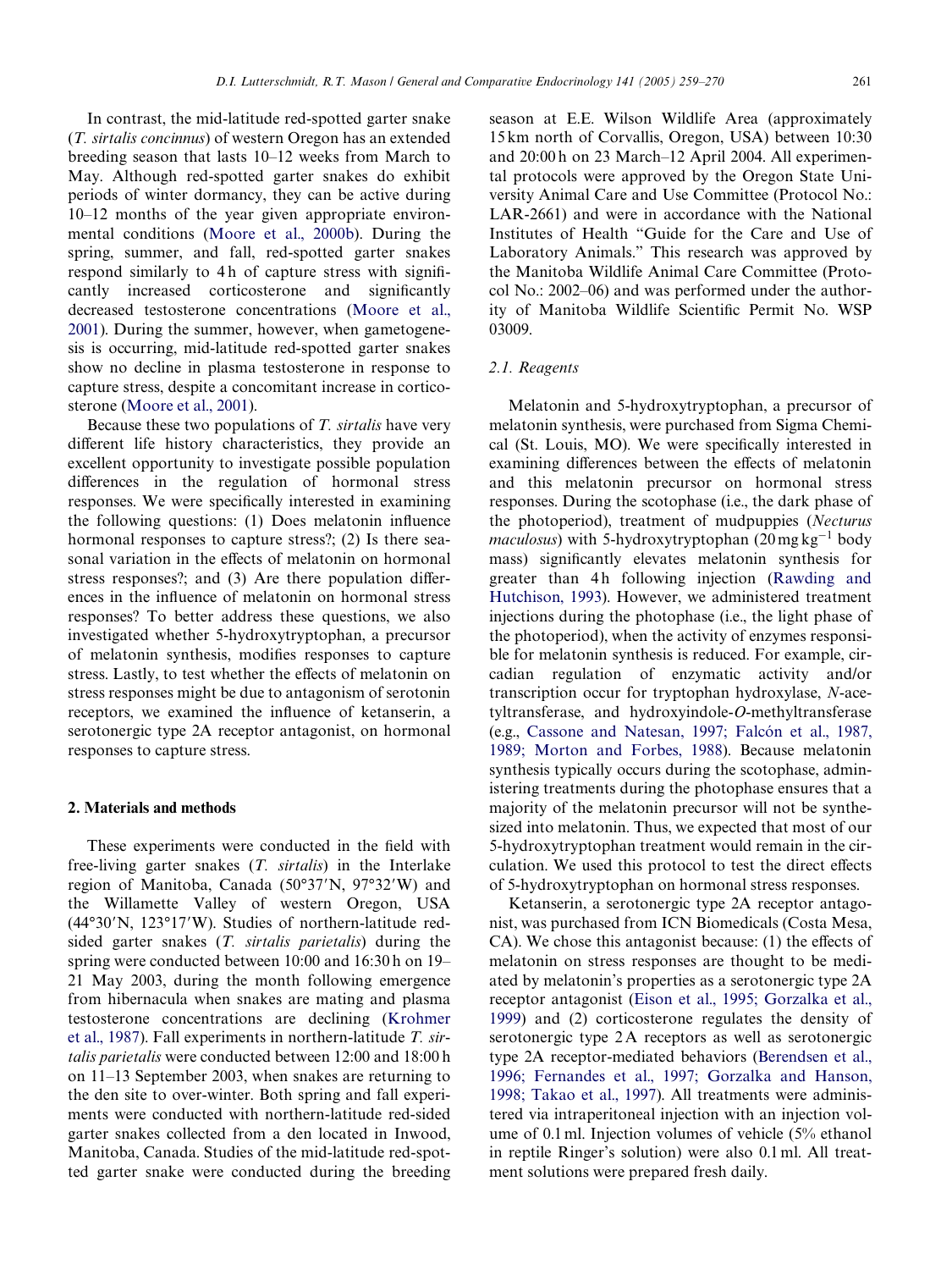Melatonin solutions for the low and high melatonin doses were prepared by first dissolving  $1.5$  or  $15$  mg, respectively, in 0.25 ml of 100% ethanol. Stock solutions were diluted to 5 ml with reptile Ringer's solution, producing melatonin concentrations for the low and high doses of 0.3 and  $3.0 \,\text{mg}\,\text{ml}^{-1}$ , respectively. Thus, the melatonin doses were 0.03 and 0.3 mg per snake (i.e., 0.03 and 0.3 mg per 0.1 ml). For an average male snake weighing 0.03 kg, the high melatonin dose was  $10 \text{ mg } \text{kg}^{-1}$ body mass, which is similar to the doses used to test the effects of melatonin on thermoregulation in ectotherms [\(Erskine and Hutchison, 1981; Skinner, 1991\)](#page-9-11).

5-Hydroxytryptophan solution was prepared by dissolving 30 mg of 5-hydroxytryptophan in 5 ml of 5% ethanol in reptile Ringer's solution, producing a 5 hydroxytryptophan concentration of  $6 \text{ mg} \text{ml}^{-1}$ . Thus, the 5-hydroxytryptophan treatment dose was 0.6 mg per snake. For an average male snake weighing 0.03 kg, this dose is  $20 \,\text{mg}\,\text{kg}^{-1}$  body mass, which is identical to the dose used by [Rawding and Hutchison \(1993\)](#page-10-11) for testing the effects of 5-hydroxytryptophan on melatonin synthesis in mudpuppies (*N. maculosus*).

Ketanserin solution was prepared by first dissolving 2.25 mg in 0.25 ml of 100% ethanol and then diluting to 5 ml with reptile Ringer's solution. This produced a ketanserin concentration of  $0.45 \,\mathrm{mg}\,\mathrm{m}^{-1}$  and a ketanserin dose of 0.045 mg per snake. For an average male snake weighing 0.03 kg, this ketanserin dose was  $1.5 \text{ mg}\,\text{kg}^{-1}$  body mass. We chose this dose based on previous research done by [Wilson and Pulido \(2000\)](#page-10-12), who used a  $1.5 \text{ mg}\text{ kg}^{-1}$  dose to test the effects of this serotonin receptor antagonist on the behavioral transport response of rats. In rat pups, the transport response is characterized by adduction of the limbs and tail to aid in transport by the mother and is known to be modulated by serotonin.

## *2.2. Experimental design*

Male garter snakes collected in the field were randomly assigned to one of six capture stress treatments  $(210 \text{ in each group})$ : no injection, vehicle (5% ethanol in reptile Ringer's solution), low melatonin dose (0.03 mg), high melatonin dose (0.3 mg), 5-hyroxytryptophan (0.6 mg), or ketanserin (0.045 mg). Following treatment injections, snakes were housed in circular outdoor arenas (48 cm diameter) and allowed to absorb the treatment drugs for 30 min. Snakes were then immediately isolated individually in small, opaque cloth bags (approximately  $20 \times 20$  cm) for 4 h. This capture-stress protocol is identical to that of [Moore et al. \(2000a\)](#page-10-7), who used capture and isolation of snakes in these cloth bags to induce physiological stress responses. We collected blood samples from snakes at the end of each 4-h capture stress treatment. For the non-stressed control groups, blood samples were collected at approximately the same time as the capture stress-treated snakes from snakes captured in the field.

#### *2.3. Blood sampling and radioimmunoassay*

Blood samples were obtained from the caudal vein as quickly as possible (mean  $\pm$  1 SE: 70.1  $\pm$  3.3 s) using heparinized 1-cm<sup>3</sup> syringes and 25-g needles. Samples from red-sided garter snakes obtained in Canada were stored on ice until return to the field station, where they were centrifuged and the plasma separated. Plasma samples were stored at  $-4^{\circ}$ C until return to Oregon State University. Samples obtained from red-spotted garter snakes in Oregon were stored on ice until return to the laboratory at Oregon State University, where they were centrifuged and the plasma separated. All plasma samples were then stored at  $-70^{\circ}$ C until analyzed for corticosterone and testosterone concentrations following radioim-munoassay procedures modified from [Moore et al.](#page-10-7) [\(2000a\).](#page-10-7)

To test whether chromatography of steroid hormones extracted from snake plasma is necessary, we simultaneously analyzed a subset of plasma samples  $(n=30$  for northern-latitude *T. sirtalis parietalis*;  $n = 18$  for mid-latitude *T. sirtalis concinnus*) for corticosterone and testosterone concentrations using both radioimmunoassay with partition chromatography ([Moore et al., 2000a](#page-10-7)) and radioimmunoassay without partition chromatography (i.e., direct radioimmunoassay). For the northernlatitude red-sided garter snake, we used a subset of plasma samples representing both spring and fall seasons ( $n = 15$  spring and 15 fall samples) to test the necessity of steroid hormone chromatography. We included both spring and fall samples in our evaluations to account for variation in plasma lipid concentrations, and hence different levels of nonspecific binding of steroids, typically observed at different times of the year. The subset of plasma samples used to evaluate the necessity of chromatography of samples from mid-latitude red-spotted garter snakes represented the spring season only, as these snakes were only sampled during the spring. The methods used for direct radioimmunoassay are described in [Lutterschmidt et al. \(2004\)](#page-10-6) and are similar to those of [Jessop et al. \(1999, 2000\).](#page-9-12)

For individual sample recovery determination, duplicate aliquots  $(20-70 \,\mu\text{I})$  of each plasma sample were incubated 12–24 h with 2000 cpm of tritiated steroid (Amersham Biosciences, Piscataway, NJ). Steroids were extracted from each plasma sample twice with anhydrous ethyl ether. The ether phase was removed and dried under nitrogen gas in a warm (37 °C) water bath. Hormone extracts were then either reconstituted in phosphate-buffered saline for direct assay or reconstituted in 10% ethyl acetate in isooctane and chromatographed through individual celite microcolumns. Steroid fractions and neutral lipids were eluted using increasing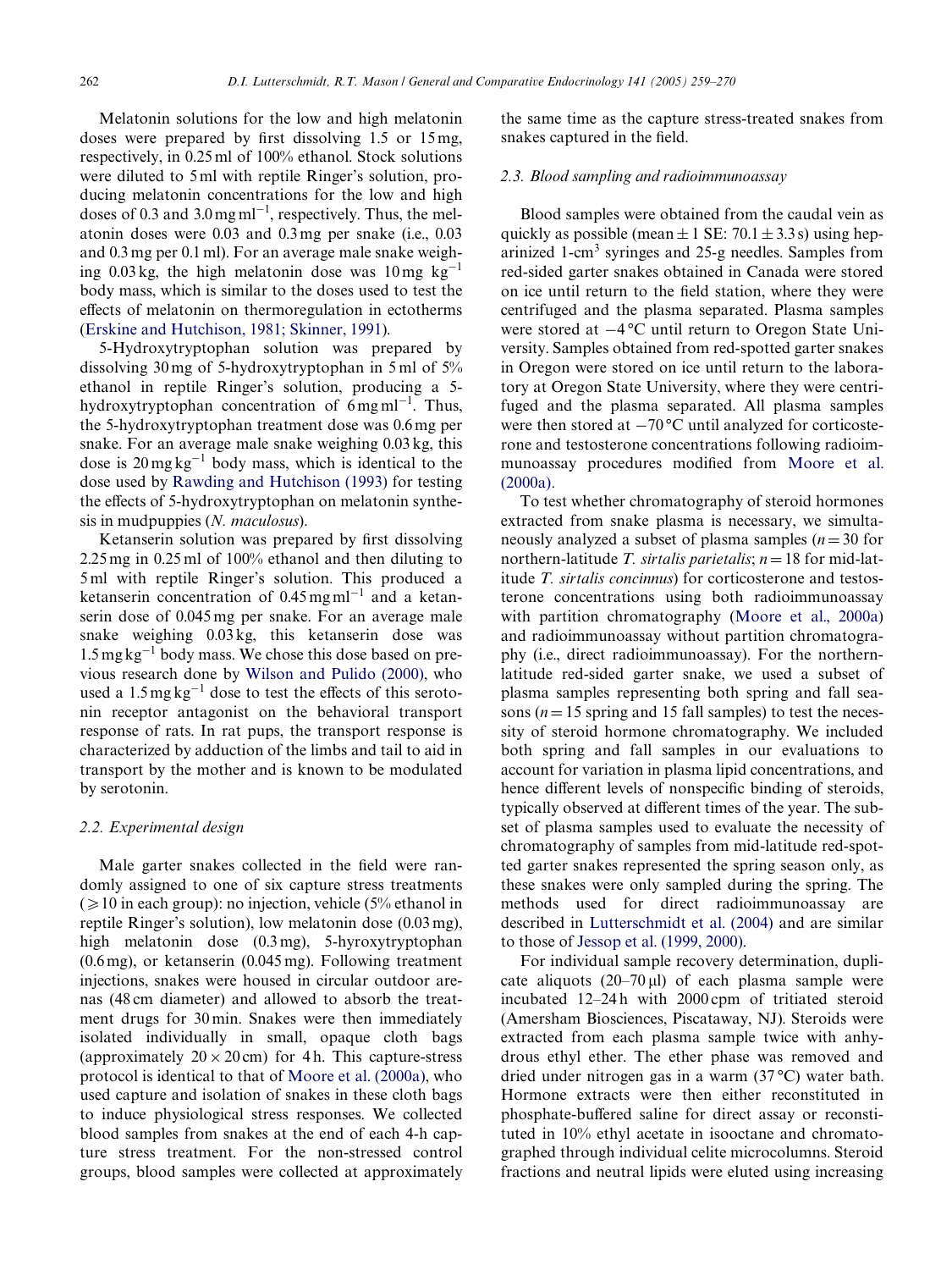proportions of ethyl acetate in isooctane. The purified eluates were dried under nitrogen gas and reconstituted in phosphate-buffered saline for assay.

Individual sample recoveries were determined from a 50-µl aliquot of each extracted and reconstituted sample. For each steroid hormone being assayed, the remaining sample was allocated to two duplicate culture tubes for assay. Serial dilutions of the standard curve (performed in triplicate),  $0\%$  bound (or non-specific binding),  $100\%$ bound, and all samples were then incubated with  $100 \mu$ tritiated steroid  $(1,2,6,7<sup>-3</sup>H)$  testosterone or  $1,2,6,7<sup>-3</sup>H$ corticosterone, Amersham Biosciences, Piscataway, NJ) and  $100 \mu$ l antiserum (testosterone antibody T3003 from Wein Laboratories, Succasunna, NJ; corticosterone antibody B3-163 from Esoterix Endocrinology, Calabasas Hills, CA) at  $4^{\circ}$ C for 12–24 h. Unbound steroid was separated from bound hormone using dextran-coated charcoal. The bound steroid was decanted into scintillation vials and incubated in toluene-based scintillation fluid for 12 $h$ . The radioactivity of each sample was quantified in a Beckman LS 1800 scintillation counter.

All samples were corrected for individual recovery variation. Mean extraction efficiency was 101.8% (98.7%) for corticosterone and 104.8% for testosterone), as determined by the recovery of tritiated steroid added to samples prior to extraction with ethyl ether. Extraction efficiency in direct radioimmunoassay is typically much greater  $(>95%)$  than mean extraction efficiency following column chromatography. Because we have recently checked the calibration of our pipettes, the extraction efficiency reported here likely represents random variation around this greater mean extraction efficiency. All spring and fall samples (i.e., treatment groups) from northern-latitude *T. sirtalis parietalis* were randomly distributed across four steroid assays. Mean intra-assay variation was 13.5% for testosterone and 12.2% for corticosterone; inter-assay variation was 18.1% for testosterone and 13.7% for corticosterone. All samples (i.e., treatment groups) from mid-latitude *T. sirtalis concinnus* were randomly distributed across two steroid assays. Mean intra-assay variation of samples from *T. sirtalis concinnus* was 7.8% for testosterone and 13.9% for corticosterone; inter-assay variation was 9.3% for testosterone and 13.3% for corticosterone.

#### *2.4. Statistical analyses*

We used regression analyses to examine the correlation between steroid concentrations of samples determined by radioimmunoassay with and without partition chromatography. Within each population, we used a multivariate analysis of variance (MANOVA) followed by a Student–Newman–Keuls multiple comparisons procedure to investigate possible differences in hormone concentrations among treatment groups. We used this multivariate approach to simultaneously analyze both

corticosterone and androgen responses to the capture stress treatments. For analysis of samples from northern-latitude red-sided garter snakes (*T. sirtalis parietalis*), treatment and season were included in the MANOVA as fixed factors. Because studies of mid-latitude red-spotted garter snakes (*T. sirtalis concinnus*) were conducted only during the spring, only treatment was included in the MANOVA as a fixed factor. Prior to analysis, spring and fall androgen concentrations of northern-latitude red-sided garter snakes were naturallog-transformed to correct for non-normality. We used SigmaStat 2.03 [\(SPSS, 1997](#page-10-13)) and SPSS 13.0 ([SPSS, 2004](#page-10-14)) for all statistical analyses. All statistical comparisons were considered significant at  $P \le 0.05$ .

## **3. Results**

We obtained excellent correlation between the steroid concentrations of a subset of plasma samples  $(n=15)$ spring samples + 15 fall samples) collected from northern-latitude *T. sirtalis parietalis* and assayed by both direct radioimmunoassay and radioimmunoassay with partition chromatography ( $R^2$  = 0.95, *P* < 0.001 for corticosterone;  $R^2 = 0.99$ ,  $P < 0.001$  for testosterone, from a regression). Likewise, we obtained excellent correlation between the steroid concentrations of a subset of plasma samples  $(n=18)$  collected from mid-latitude *T. sirtalis concinnus* during the spring breeding season and assayed by both direct radioimmunoassay and radioimmunoassay with partition chromatography  $(R^2 = 0.90, P < 0.001)$ for corticosterone;  $R^2 = 0.93$ ,  $P < 0.001$  for testosterone, from a regression). Thus, we elected to analyze all plasma samples using direct radioimmunoassay methods. Because our testosterone antibody (Wein Laboratories, Succasunna, NJ) cross-reacts significantly with  $5$ - $\alpha$ -dihydrotestosterone (63.2% cross-reactivity), our direct assay measures both plasma testosterone and 5-adihydrotestosterone concentrations. For these reasons, we present here data for total androgen concentrations.

Results from a MANOVA indicate no statistically significant differences in corticosterone or androgen concentrations among the treatment groups of northern-latitude red-sided garter snakes [\(Figs. 1](#page-5-1)A–D). There were no significant effects of season on corticosterone concentrations. As expected, androgen concentrations of northern-latitude red-sided garter snakes were significantly higher during the fall ( $P \le 0.001$  from a MANOVA). There were no statistically significant interactions between season and treatment.

Mid-latitude red-spotted garter snakes showed a statistically significant increase in corticosterone in response to 4 h of capture stress  $(F = 3.425; df = 6; P = 0.005$ , from a MANOVA). Results from a Student–Newman–Keuls multiple comparisons procedure indicate that treatment with melatonin, 5-hydroxytryptophan, or ketanserin had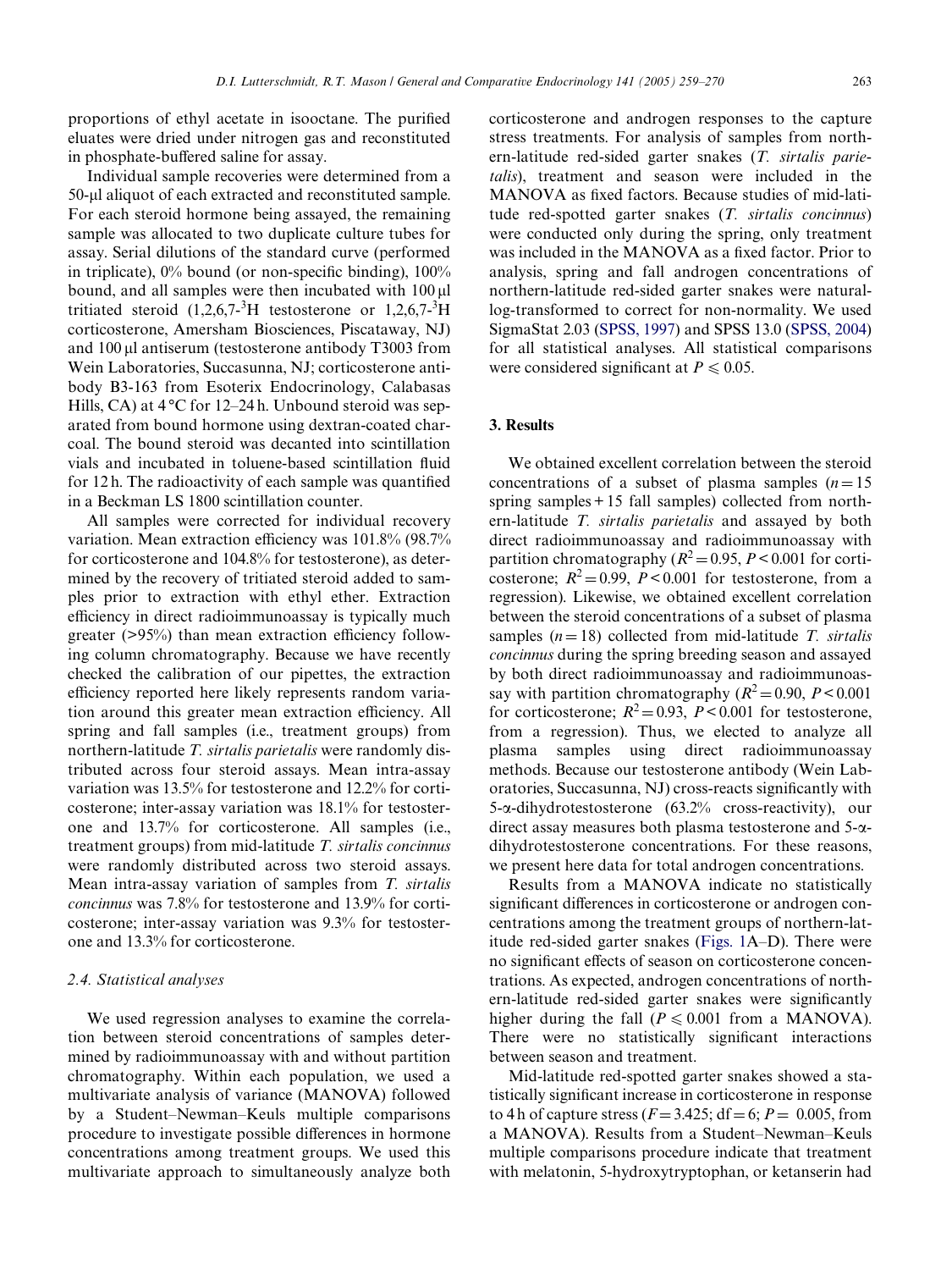

<span id="page-5-1"></span>Fig. 1. Hormonal responses of male red-sided garter snakes (*T. sirtalis parietalis*) to capture stress during the spring and fall seasons. Male garter snakes collected in the field in south-central Manitoba, Canada received the following treatments (indicated along the abscissa) prior to 4 h of capture stress: no injection (NI), vehicle (5% ethanol in reptile Ringer's solution; VEH), low melatonin dose (0.03 mg; MEL low), high melatonin dose (0.3 mg; MEL high), 5-hydroxytryptophan (0.6 mg; 5HTP), or ketanserin (0.045 mg; KET). A control group of snakes (No stress) received no capture stress treatment. (A) and (C) mean plasma corticosterone concentrations of snakes during the spring and fall, respectively. (B) and (D) mean plasma androgen concentrations during the spring and fall, respectively. Sample sizes are indicated in parentheses below the treatment groups. Standard errors  $(\pm 1)$  are shown by the vertical lines.

no significant influence on the corticosterone concentrations of red-spotted garter snakes in response to capture stress ([Fig. 2A](#page-6-0)). Androgen concentrations of mid-latitude red-spotted garter snakes subjected to 4 h of capture stress were significantly lower than those of non-stressed control snakes  $(F = 2.906; df = 6; P = 0.014$ , from a MANOVA). Treatment of snakes with either melatonin or 5-hydroxytryptophan did not influence the androgen concentrations of mid-latitude red-spotted garter snakes in response to capture stress ([Fig. 2B](#page-6-0); results from a Student–Newman–Keuls multiple comparisons procedure). Androgen concentrations of snakes treated with ketanserin prior to 4h of capture stress did not differ significantly from the androgen concentrations of non-stressed control snakes ([Fig. 2B](#page-6-0)).

## <span id="page-5-0"></span>**4. Discussion**

Our results indicate that northern-latitude red-sided garter snakes (*T. sirtalis parietalis*) respond to 4 h of capture stress during the spring and fall seasons with no significant changes in either corticosterone or androgen concentrations. Although we observed a trend of increased corticosterone and decreased androgen concentrations in response to capture stress during the spring mating season ([Figs. 1](#page-5-1)A and B), our multivariate analyses indicated that these differences were not statistically significant. This lack of a statistical difference most likely results from the large variation in hormone concentrations both within and among groups. Indeed, a *t* test indicates that northern-latitude red-sided garter snakes receiving no injection + 4 h of capture stress during the spring had significantly higher corticosterone levels than non-stressed control snakes ( $P = 0.018$ ; [Fig. 1A](#page-5-1)). A *t* test between the androgen concentrations of nonstressed control snakes and non-injected capture stresstreated snakes does not resolve the large variation observed in androgen concentrations, as it indicates no statistically significant difference between these groups of northern-latitude red-sided garter snakes ([Fig. 1B](#page-5-1)). Similar to [Moore et al. \(2001\),](#page-10-8) we demonstrate that midlatitude red-spotted garter snakes (*T. sirtalis concinnus*) respond to 4h of capture stress with a significant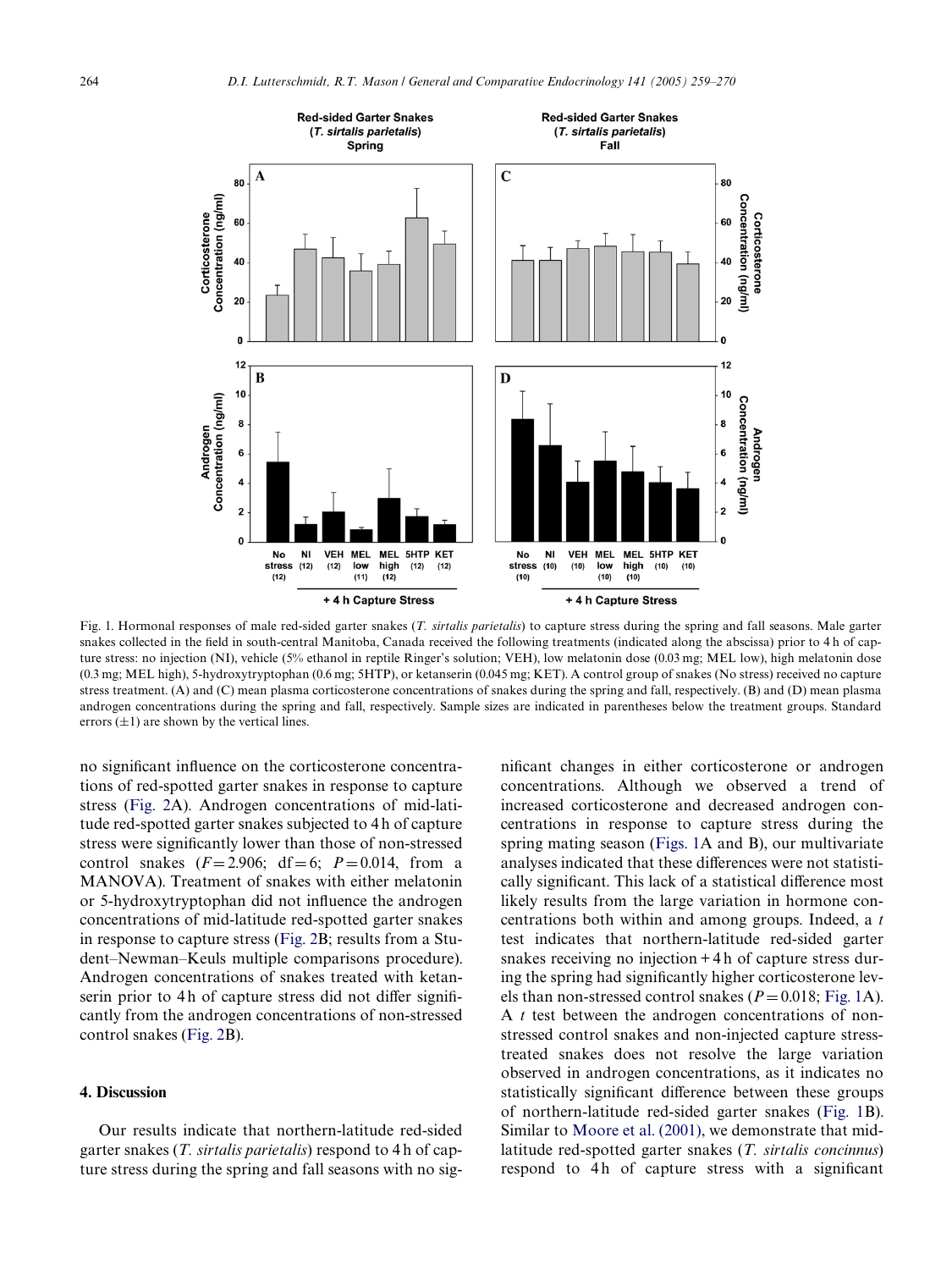

<span id="page-6-0"></span>Fig. 2. Hormonal responses of male red-spotted garter snakes (*T. sirtalis concinnus*) to capture stress during the spring mating season. Male garter snakes collected in the field in western Oregon, USA, received the following treatments (indicated along the abscissa) prior to 4 h of capture stress: no injection (NI), vehicle (5% ethanol in reptile Ringer's solution; VEH), low melatonin dose (0.03 mg; MEL low), high melatonin dose (0.3 mg; MEL high), 5-hydroxytryptophan (0.6 mg; 5HTP), or ketanserin (0.045 mg; KET). A control group of snakes (no stress) received no capture stress treatment. (A) Mean plasma corticosterone concentrations of snakes; (B) mean plasma androgen concentrations. Sample sizes are indicated in parentheses below the treatment groups. Standard errors  $(\pm 1)$  are shown by the vertical lines. Statistically significant differences among treatment groups are indicated by letters above each standard error bar.

increase in plasma corticosterone and a significant decrease in androgen concentrations.

# *4.1. Seasonal variation in hormonal responses to capture stress*

The trends we observed in northern-latitude red-sided garter snakes are similar to those reported by [Moore](#page-10-7) [et al. \(2000a\),](#page-10-7) who demonstrated a significant increase in plasma corticosterone and a significant decrease in plasma testosterone concentrations of red-sided garter snakes in response to 4h of capture stress during the spring mating season. In contrast, [Moore et al. \(2001\)](#page-10-8) reported no significant change in corticosterone or testosterone concentrations of northern-latitude red-sided garter snakes during the spring. The basal corticosterone concentrations of snakes during this study  $(23.5 \text{ ng ml}^{-1})$ plasma) were much lower than the basal corticosterone concentrations reported for red-sided garter snakes d[ur](#page-10-7)ing the spring in both Moore et al.  $(2000a; 62 \text{ ng ml}^{-1})$  $(2000a; 62 \text{ ng ml}^{-1})$  $(2000a; 62 \text{ ng ml}^{-1})$  $(2000a; 62 \text{ ng ml}^{-1})$ and Moore et al.  $(2001; 129 \text{ ng} \text{m} \text{m}^{-1})$  $(2001; 129 \text{ ng} \text{m} \text{m}^{-1})$  $(2001; 129 \text{ ng} \text{m} \text{m}^{-1})$ . The lack of an effect of capture stress on corticosterone levels reported in [Moore et al. \(2001\)](#page-10-8) was attributed to the already elevated corticosterone concentrations of snakes during that study.

In these populations of northern-latitude red-sided garter snakes, a significant negative relationship exists between basal corticosterone concentrations and body condition ([Moore et al., 2001\)](#page-10-8). Because snakes actively forage for only 3–4 months before undergoing 8 months of winter dormancy, seasonal changes in body condition are pronounced. For example, during the summer and fall, northern-latitude red-sided garter snakes have positive body condition (determined as an individual's residual from a regression of body mass on snout-to-vent length for all snakes across seasons), with the greatest positive body condition occurring during the summer feeding months [\(Moore et al., 2001](#page-10-8)). In contrast, snakes captured immediately following emergence from the hibernaculum had a negative body condition. Body condition of snakes during late spring (i.e., late in the mating season) was more than sixfold lower than body condition of snakes during early spring [\(Moore et al., 2001\)](#page-10-8), likely due to sustained mating activity. Snakes are aphagic during the mating season, and therefore sustaining mating activity is extremely costly; snakes can lose up to 1–2% of their body mass per day (Mason, unpublished data).

The northern-latitude red-sided garter snakes sampled during this study also had a negative body condition during the late spring. However, body condition of snakes during this study was much greater (mean residual from a regression of body mass on snout-to-vent length  $= -0.05$ ) than the body condition of snakes reported in [Moore et al. \(2001\)](#page-10-8) (mean residual  $\approx -6.0$ ). During the spring mating season, basal corticosterone concentrations are related to body condition and therefore likely reflect the climatic conditions and food availability of the previous summer feeding season as well as the length of winter dormancy. These observations reflect the unique life history of red-sided garter snakes living at the extreme northern limit of their range, as neither seasonal changes in body condition nor a correlation between basal corticosterone levels and body condition have been observed in the red-spotted garter snake, which experiences the much milder environmental conditions of western Oregon ([Moore et al., 2001\)](#page-10-8).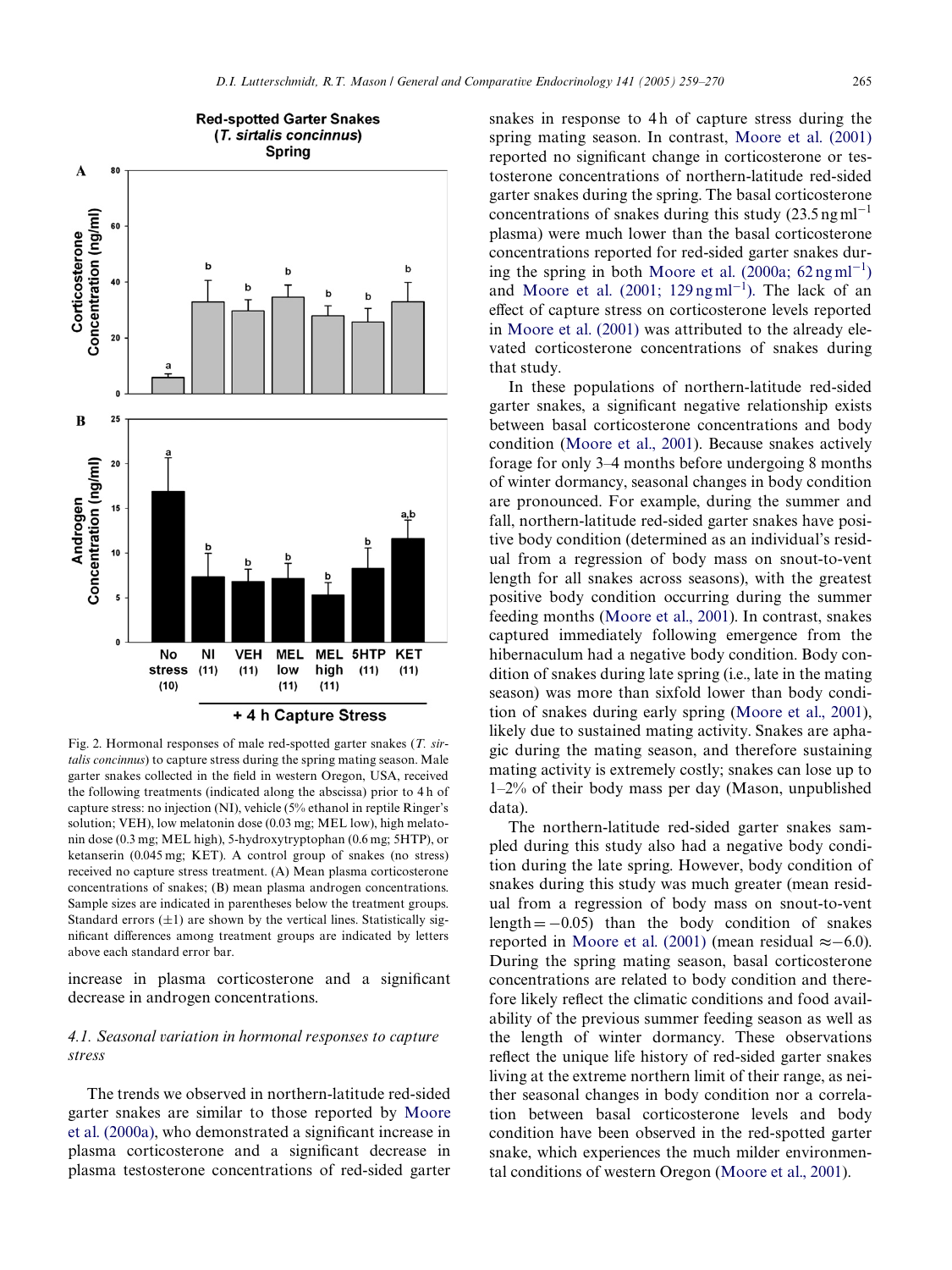During the fall, northern-latitude red-sided garter snakes showed no change in corticosterone or androgen concentrations in response to capture stress [\(Figs. 1](#page-5-1)C and D). These results are similar to the findings of Moore et al.  $(2001)$ , who reported no significant change in corticosterone concentrations and a significant decrease in testosterone levels following 4 h of capture stress during the fall. In both this study and in [Moore](#page-10-8) [et al. \(2001\),](#page-10-8) experiments were conducted at the den site with snakes that had returned to the den in preparation for winter dormancy. We hypothesize that northern-latitude red-sided garter snakes suppress at least hormonal responses to capture stress during the fall pre-hibernation period. Although further investigation is necessary, suppression of corticosterone responses to capture stress prior to entering winter dormancy may be adaptive. Because fat stores are necessary to sustain snakes during winter dormancy, suppression of hormonal stress responses prior to entering winter dormancy would conserve these much-needed fat stores. Additional studies of hormonal stress responses in snakes both pre- and postmigration would provide insight into whether stress responses are modulated by the mechanisms regulating fall migration to the dens and preparation for winter dormancy.

#### *4.2. Melatonin and hormonal responses to capture stress*

We investigated whether melatonin and 5-hyroxytyrptophan, a precursor of melatonin synthesis, modulate the responses of garter snakes to capture stress. Although there is evidence that melatonin inhibits the secretion of glucocorticoids in mammals in vivo [\(Appa-](#page-9-3)[Rao et al., 2001\)](#page-9-3), our results suggest that melatonin does not play a role in modulating hormonal stress responses in this ectothermic model. However, we measured corticosterone and androgen concentrations of snakes at only one time point (i.e., 4 h) following capture stress. Thus, it is possible that melatonin does indeed modulate stress responses in these snakes but we were unable to observe these effects due to our sampling regime. For example, melatonin may reduce initial hormonal responses to acute stressors but may not affect responses to stressors of longer (i.e., 4 h) duration. During the spring, levels of corticosterone in both northern-latitude red-sided garter snakes and mid-latitude red-spotted garter snakes subjected to 1 h of capture stress are similar to those in response to 4 h of capture stress ([Moore et](#page-10-8) [al., 2001](#page-10-8)). Thus, it is not likely that corticosterone concentrations had significantly declined over our 4-h capture stress period. In addition, we are confident that plasma melatonin levels, in response to hormone treatments, remained elevated throughout the duration of our experiments. The half-life of melatonin after injection into endotherms can be 1 h or less [\(Rollag and Stet](#page-10-15)[son, 1982\)](#page-10-15); the half-life of melatonin in whole-animal

ectotherms is likely to be much longer because metabolic rate is as much as 10 times lower, depending on body temperature ([Filadel](#page-9-13)fi [and Castrucci, 1996\)](#page-9-13). Future studies investigating the time course of melatonin's influence on hormonal responses to capture stress are necessary to discern whether melatonin does indeed regulate stress responses.

In northern-latitude red-sided garter snakes, mating occurs upon emergence from winter dormancy while plasma sex steroid concentrations are declining, gonads are regressed, and glucocorticoid levels are high ([Ale](#page-9-14)[ksiuk and Gregory, 1974; Crews, 1984; Crews et al.,](#page-9-14) [1984; Krohmer et al., 1987; Whittier et al., 1987a](#page-9-14)). Because these snakes are aphagic during the mating season, elevated corticosterone levels likely play an important role in mobilizing energy stores during spring emergence and mating. Indeed, red-sided garter snakes do not respond to capture stress during the spring mating season with a decrease in mating behavior ([Moore](#page-10-7) [et al., 2000a](#page-10-7)). This phenomenon is often observed in vertebrates whose reproductive opportunities are limited (e.g., [Silverin and Wing](#page-10-16)field, 1998; [W](#page-10-16)ingfi[eld et al., 1998](#page-10-16)).

Because stress responses and elevated corticosterone levels play an important role in mobilizing energy stores during spring emergence and mating, it is not surprising that melatonin does not appear to modulate responses of garter snakes to capture stress. Rather, melatonin likely plays a role in synchronizing reproductive behavior following winter dormancy ([Crews et al., 1988; Lut](#page-9-15)[terschmidt et al., 2004; Mendonça et al., 1996a,b; Nelson](#page-9-15) [et al., 1987](#page-9-15)). Pinealectomy of northern-latitude red-sided garter snakes prior to winter hibernation inhibits male courtship behavior upon spring emergence [\(Crews et al.,](#page-9-15) [1988; Mendonça et al., 1996a; Nelson et al., 1987\)](#page-9-15). In contrast, pinealectomy following spring emergence has no effect on the expression of male courtship behavior ([Mendonça et al., 1996a; Nelson et al., 1987](#page-10-17)). These results indicate the pineal gland is necessary for transducing environmental stimuli (and synchronizing reproduction) during winter dormancy, but once reproductive behavior is induced, pinealectomy is no longer effective in modulating reproduction. However, melatonin modulates reproductive behavior of male red-sided garter snakes (*T. sirtalis parietalis*) during the spring mating season [\(Lutterschmidt et al., 2004\)](#page-10-6). Thus, although pinealectomy following spring emergence does not influence reproductive behavior, male snakes are sensitive to melatonin during the mating season.

It is possible that the sensitivity of northern-latitude red-sided garter snakes to melatonin during the spring, in the absence of a behavioral response to pinealectomy, could be related to an extrapineal source of melatonin. Extrapineal melatonin synthesis occurs at several sites in the body, including the harderian gland, retina, and intestine (e.g., [Gern and Ralph, 1979; Norris, 1997;](#page-9-16) [Ralph, 1980\)](#page-9-16). Thus, detectable levels of circulating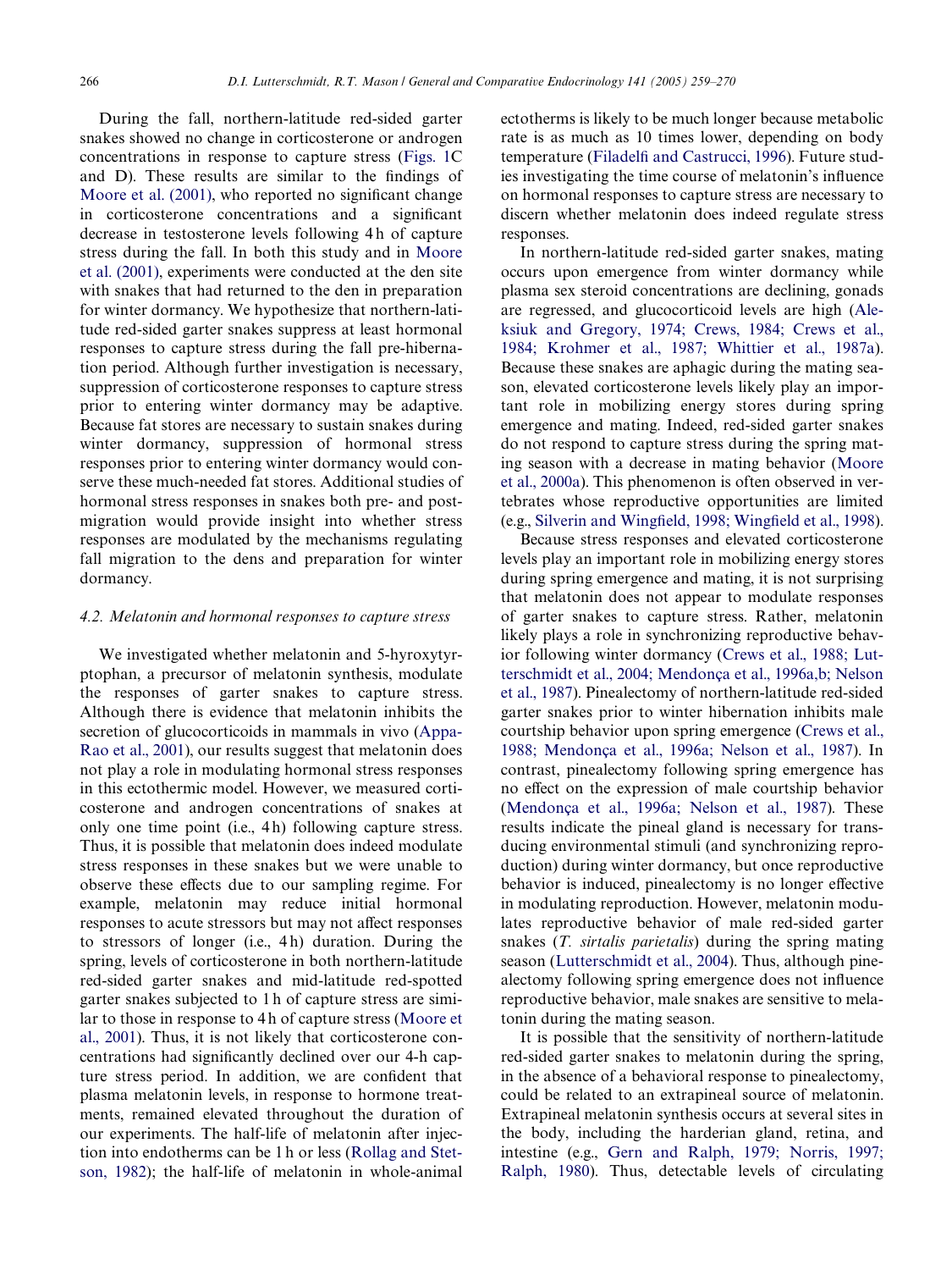melatonin are often still present even after pinealectomy. For example, pinealectomy of neotenic tiger salamanders (*Ambystoma trigrinum*) provoked little change in plasma melatonin levels during photophase and reduced melatonin levels during scotophase by only 55% ([Gern](#page-9-17) [and Norris, 1979](#page-9-17)). Similarly, photophasic and scotophasic plasma melatonin levels did not differ significantly between pinealectomized and sham-operated red-sided garter snakes (*T. sirtalis parietalis*) ([Mendonça et al.,](#page-10-17) [1996a\)](#page-10-17). Extrapineal melatonin synthesis may contribute significantly to baseline levels of plasma melatonin in some species, with the pineal gland contributing to this baseline level in an additive manner during scotophase ([Gern and Norris, 1979\)](#page-9-17).

Northern-latitude red-sided garter snakes spend 8 months each year in winter dormancy in underground hibernacula. Throughout much of the year, these snakes are therefore not exposed to the photoperiod cues that regulate melatonin cycles. However, circadian melatonin cycles have been observed in red-sided garter snakes during the spring (e.g., [Mendonça et al., 1996b\)](#page-10-18). In addition, melatonin modulates reproductive behavior of northernlatitude red-sided garter snakes during the spring mating season ([Lutterschmidt et al., 2004\)](#page-10-6). Thus, melatonin appears to play a functional role in regulating the seasonal biology of red-sided garter snakes. Given the unique life history of the northern-latitude red-sided garter snake, temperature is likely the most important proximate environmental cue regulating circadian melatonin cycles and seasonal reproductive behavior. For example, photoperiod prior to and during hibernation has no influence on the initiation and timing of reproductive behavior of northern-latitude red-sided garter snakes upon emergence (e.g., [Nelson et al., 1987; Whittier et al.,](#page-10-19) [1987b](#page-10-19)). Red-sided garter snakes also require a period of low temperature conditions to initiate sexual behavior upon re-exposure to warm temperatures ([Bona-Gallo](#page-9-18) [and Licht, 1983; Camazine et al., 1980\)](#page-9-18). Our laboratory is currently examining how temperature, in the absence of photoperiod cues, may function as a zeitgeber in entraining circadian melatonin cycles and regulating seasonal reproduction. We are particularly interested in investigating possible differences in both the production and function of melatonin among populations having very different seasonal biologies.

# *4.3. Serotonin and hormonal responses to capture stress*

To test whether a serotonin-regulated system may be involved in inducing responses to capture stress, we examined the influence of ketanserin, a serotonergic type 2A receptor antagonist, on hormonal responses to capture stress. Ketanserin had no effect on the corticosterone responses of northern-latitude red-sided garter snakes or mid-latitude red-spotted garter snakes to 4h of capture stress. However, treatment of mid-latitude red-spotted

garter snakes with ketanserin prior to capture stress reduced the decline in androgen concentrations ([Fig. 2B](#page-6-0)). These results suggest that a serotonin-regulated system is involved in mediating the effects of capture stress on the hypothalamic–pituitary–gonadal axis.

The modulation of glucocorticoid actions by melatonin are thought to be mediated by its properties as a serotonergic type 2A receptor antagonist [\(Eison et al.,](#page-9-6) [1995; Gorzalka et al., 1999\)](#page-9-6). In these experiments, ketanserin, but not melatonin, influenced androgen concentrations of northern-latitude red-spotted garter snakes (*T. sirtalis concinnus*) in response to capture stress. In addition, although serotonin influences testosterone secre-tion in rat testis [\(Csaba et al., 1998; Pie](#page-9-19)ś[cikowska et al.,](#page-9-19) [1999\)](#page-9-19), ketanserin  $(0.045 \text{ mg})$  does not significantly influence plasma androgen concentrations of northern-latitude red-sided garter snakes ([Lutterschmidt et al., 2004\)](#page-10-6). Thus, the effects of ketanserin on androgen concentrations during stress responses are not a direct effect of ketanserin itself, but rather may be mediated via a serotonin-regulated pathway that is activated during the stress response.

Previous studies in red-sided garter snakes (*T. sirtalis parietalis*) from Manitoba, Canada have shown that capture and handling stress significantly increases plasma corticosterone concentrations and significantly decreases plasma testosterone concentrations [\(Moore et al., 2000a](#page-10-7)). While treatment with exogenous corticosterone significantly suppresses courtship behavior of male red-sided garter snakes, it does not influence plasma androgen concentrations ([Lutterschmidt et al., 2004; Moore and](#page-10-6) [Mason, 2001](#page-10-6)). Thus, the effects of corticosterone on courtship behavior of red-sided garter snakes are independent of its effects on androgen concentrations. Furthermore, the significant decline in plasma androgen concentrations in response to capture stress does not result directly from the elevation of corticosterone levels but rather some other aspect of the stress response ([Moore and Mason,](#page-10-20) [2001\)](#page-10-20). There are many factors that play a role in mediating the stress response, including elevated catecholamine secretion when the hypothalamic–pituitary–adrenal axis is activated. Our studies in mid-latitude red-spotted garter snakes (*T. sirtalis concinnus*) suggest that a serotonin-regulated system plays a role in modulating the activity of the hypothalamic–pituitary–gonadal axis during physiological stress responses.

There is much precedence for interactions between serotonin and corticosterone in modulating physiology and behavior (e.g., [Gorzalka et al., 1998; Mendelson and](#page-9-20) [McEwen, 1992; Stutzmann et al., 1998](#page-9-20)). For example, corticosterone increases the density of central serotonergic type 2A receptors and facilitates serotonergic type 2A receptor-mediated behaviors ([Berendsen et al., 1996;](#page-9-10) [Fernandes et al., 1997; Gorzalka and Hanson, 1998;](#page-9-10) [Takao et al., 1997\)](#page-9-10). In addition, [Lutterschmidt et al.](#page-10-6) [\(2004\)](#page-10-6) suggest that a serotonin-regulated system is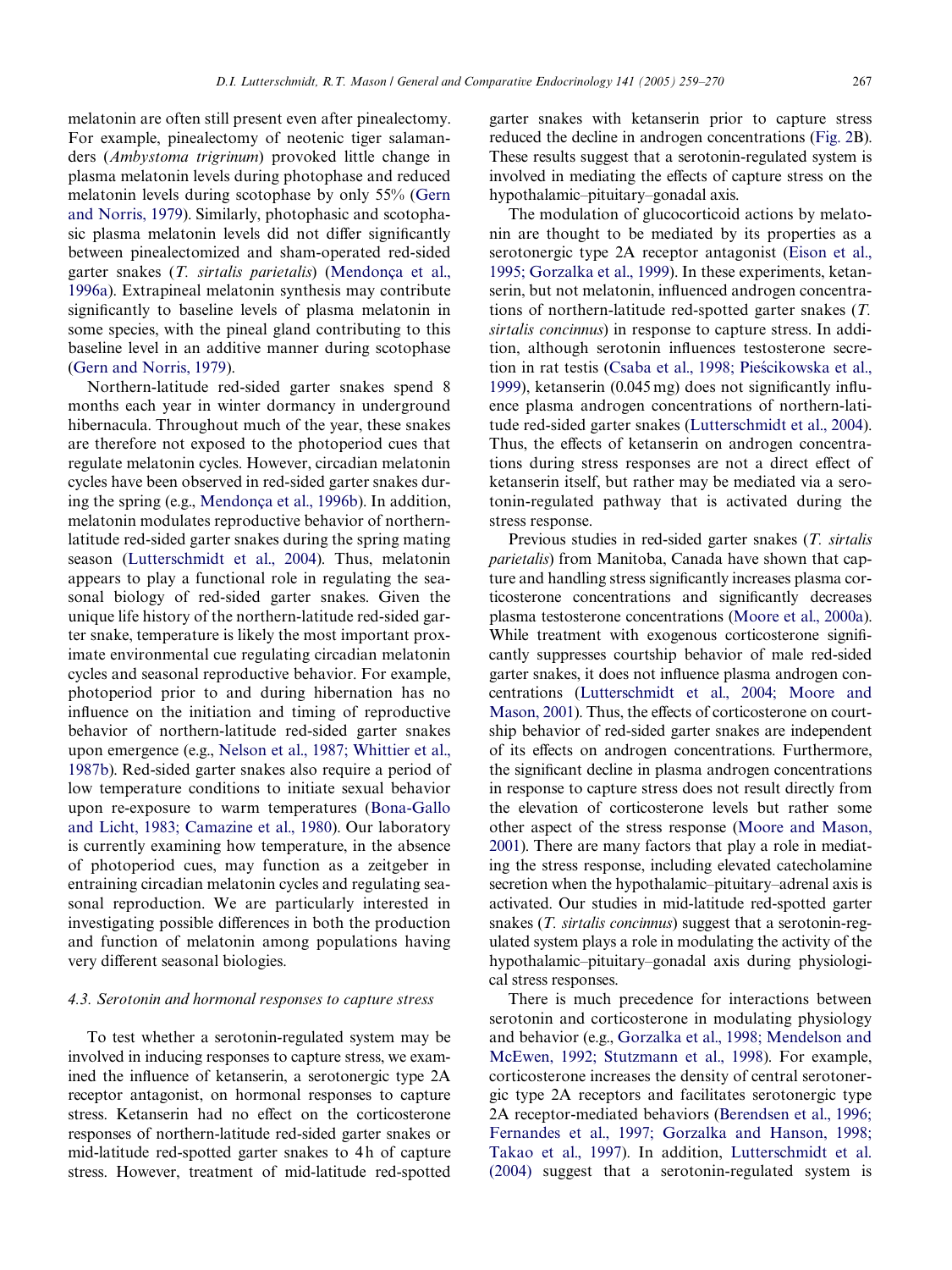involved in mediating the inhibitory effects of melatonin and corticosterone on courtship behavior in northernlatitude red-sided garter snakes (*T. sirtalis parietalis*). In mammals, corticosterone has little or no effect on modu-lating serotonin metabolism ([Chaoulo](#page-9-21)ff[, 1993\)](#page-9-21). Thus, the effects of corticosterone on serotonergic type 2A receptor-mediated behaviors, such as an increase in wet-dog shakes in rats, are likely due to a specific receptor-mediated mechanism, rather than simply a modulation of serotonin metabolism [\(Gorzalka et al., 1999](#page-9-5)). Further studies are necessary to determine whether serotonin does indeed play a role in orchestrating changes in physiology and behavior during stress responses.

#### **Acknowledgments**

We thank the Manitoba Department of Conservation and Dave Roberts for technical assistance in Manitoba, Canada and Dave Budeau for technical assistance at E.E. Wilson Wildlife Area, Oregon, USA. We thank Al and Gerry Johnson for support and encouragement and Suzanne Estes, Michael LeMaster, and Ruth Nesbitt for field assistance in Manitoba. We especially thank Arianne Cease for field assistance at E.E. Wilson Wildlife Area. This work was supported in part by a Pennsylvania Academy of Science Graduate Student Research Grant, Zoology Research Funds from Oregon State University, and a P.E.O. Scholar Award to D.I.L.

## **References**

- <span id="page-9-1"></span>Al-Dujaili, E.A.S., Boscaro, M., Edwards, C.R.W., 1982. An in vitro stimulatory effect of indoleamines on aldosterone biosynthesis in the rat. J. Steroid Biochem. 17, 351–355.
- <span id="page-9-14"></span>Aleksiuk, M., Gregory, P.T., 1974. Regulation of seasonal mating behavior in *Thamnophis sirtalis parietalis*. Copeia 1974, 681– 689.
- <span id="page-9-3"></span>Appa-Rao, N.V., Raza, B., Prasad, J.K., Razi, S.S., Gottardo, L., Ahmad, M.F., Nussdorfer, G.G., 2001. Melatonin decreases glucocorticoid blood concentration in the rat and palm squirrel, acting directly on the adrenal gland. Biomed. Res. 22, 115–117.
- <span id="page-9-10"></span>Berendsen, H.H.G., Kester, R.C.H., Peeters, B.W.M.M., Broekkamp, C.L.E., 1996. Modulation of 5-HT receptor subtype-mediated behaviours by corticosterone. Eur. J. Pharmacol. 308, 103– 111.
- <span id="page-9-18"></span>Bona-Gallo, A., Licht, P., 1983. Effect of temperature on sexual receptivity and ovarian recrudescence in the garter snake, *Thamnophis sirtalis parietalis*. Herpetologica 39, 173–182.
- <span id="page-9-4"></span>Brotto, L.A., Gorzalka, B.B., LaMarre, A.K., 2001. Melatonin protects against the effects of chronic stress on sexual behavior in male rats. NeuroReport 12, 3465–3469.
- Camazine, B., Garstka, W., Tokarz, R., Crews, D., 1980. Effects of castration and androgen replacement on male courtship behavior in the red-sided garter snake (*Thamnophis sirtalis parietalis*). Horm. Behav. 14, 358–372.
- <span id="page-9-9"></span>Cassone, V.M., Natesan, A.K., 1997. Time and time again: The phylogeny of melatonin as a transducer of biological time. J. Biol. Rhythms 12, 489–497.
- <span id="page-9-21"></span>Chaouloff, F., 1993. Physiopharmacological interactions between stress hormones and central serotonergic systems. Brain Res. Rev. 18, 1– 32.
- Crews, D., 1984. Gamete production, sex hormone secretion, and mating behavior uncoupled. Horm. Behav. 18, 22–28.
- <span id="page-9-8"></span>Crews, D., Garstka, W.R., 1982. The ecological physiology of reproduction in the garter snake. Sci. Am. 247, 158–168.
- Crews, D., Camazine, B., Diamond, M., Mason, R., Tokarz, R.R., Garstka, W.R., 1984. Hormonal independence of courtship behavior in the male garter snake. Horm. Behav. 18, 29–41.
- <span id="page-9-15"></span>Crews, D., Hingorani, V., Nelson, R.J., 1988. Role of the pineal gland in the control of annual reproductive behavioral and physiological cycles in the red-sided garter snake (*Thamnophis sirtalis parietalis*). J. Biol. Rhythms 3, 293–302.
- <span id="page-9-19"></span>Csaba, Z., Csernus, V., Gerandai, I., 1998. Intratesticular serotonin affects steroidogenesis in the rat testis. J. Neuroendocrinol.  $10, 371-$ 376.
- <span id="page-9-6"></span>Eison, A.S., Freeman, R.P., Guss, V.B., Mullins, U.L., Wright, R.N., 1995. Melatonin agonists modulate  $5-HT_{2A}$  receptor-mediated neurotransmission: Behavioral and biochemical studies in the rat. J. Pharmocol. Exp. Ther. 273, 304–308.
- <span id="page-9-11"></span>Erskine, D.J., Hutchison, V.H., 1981. Melatonin and behavioral thermoregulation in the turtle, *Terrapene carolina triunguis*. Physiol. Behav. 26, 991–994.
- Falcón, J., Guerlotté, J.F., Voisin, P., Collin, J.-P.H., 1987. Rhythmic melatonin biosynthesis in a photoreceptive pineal organ: a study in the pike. Neuroendocrinology 45, 479–486.
- Falcón, J., Marmillon, J.B., Claustrat, B., Collin, J.-P., 1989. Regulation of melatonin secretion in a photoreceptive pineal organ: an in vitro study in the pike. J. Neurosci. 9, 1943–1950.
- Fernandes, C., McKittrick, C.R., File, S.E., McEwen, B.S., 1997. Decreased 5-HT<sub>1A</sub> and increased 5-HT<sub>2A</sub> receptor binding after chronic corticosterone associated with a behavioural indication of depression but not anxiety. Psychoneuroendocrinology 22, 477– 491.
- <span id="page-9-13"></span>Filadelfi, A.M.C., Castrucci, A.M.L., 1996. Comparative aspects of the pineal/melatonin system of poikilothermic vertebrates. J. Pineal Res. 20, 175–186.
- <span id="page-9-17"></span>Gern, W.A., Norris, D.O., 1979. Plasma melatonin in the neotenic tiger salamander (Ambystoma trigrinum): Effects of photoperiod and pinealectomy. Gen. Comp. Endocrinol. 38, 393–398.
- <span id="page-9-16"></span>Gern, W.A., Ralph, C.L., 1979. Melatonin synthesis by the retina. Science 204, 183–184.
- Gorzalka, B.B., Hanson, L.A., 1998. Sexual behavior and wet dog shakes in the male rat: Regulation by corticosterone. Behav. Brain Res. 97, 143–151.
- <span id="page-9-20"></span>Gorzalka, B.B., Hanson, L.A., Brotto, L.A., 1998. Chronic stress effects on sexual behavior in male and female rats: Mediation by  $5-HT_{2A}$ receptors. Pharmacol. Biochem. Behav. 61, 405–412.
- <span id="page-9-5"></span>Gorzalka, B.B., Brotto, L.A., Hong, J.J., 1999. Corticosterone regulation of  $5-HT_{2A}$  receptor-mediated behaviors: Attenuation by melatonin. Physiol. Behav. 67, 439–442.
- <span id="page-9-0"></span>Harvey, R.E., Phillips, J.G., Hall, T.R., 1984. Stress and adrenal function. J. Exp. Zool. 232, 633–646.
- Haus, E., Nicolau, G.Y., Ghinea, E., Dumitriu, L., Petrescu, E., Sackett-Lundeen, L., 1996. Stimulation of the secretion of dehydroepiandrosterone by melatonin in mouse adrenals in vitro. Life Sci. 58, PL263–PL267.
- <span id="page-9-2"></span>Heiman, M.L., Porter, J.R., 1980. Inhibitory effects of a pineal extract on adrenal cortex: Lack of competition with ACTH. Horm. Res. 12, 104–112.
- <span id="page-9-7"></span>Idler, D.R., 1972. Steroids in Non-mammalian Vertebrates. Academic Press, New York.
- <span id="page-9-12"></span>Jessop, T.S., FitzSimmons, N.N., Limpus, C.J., Whittier, J.M., 1999. Interactions between behavior and plasma steroids within the scramble mating system of the promiscuous green turtle, *Chelonia mydas*. Horm. Behav. 36, 86–97.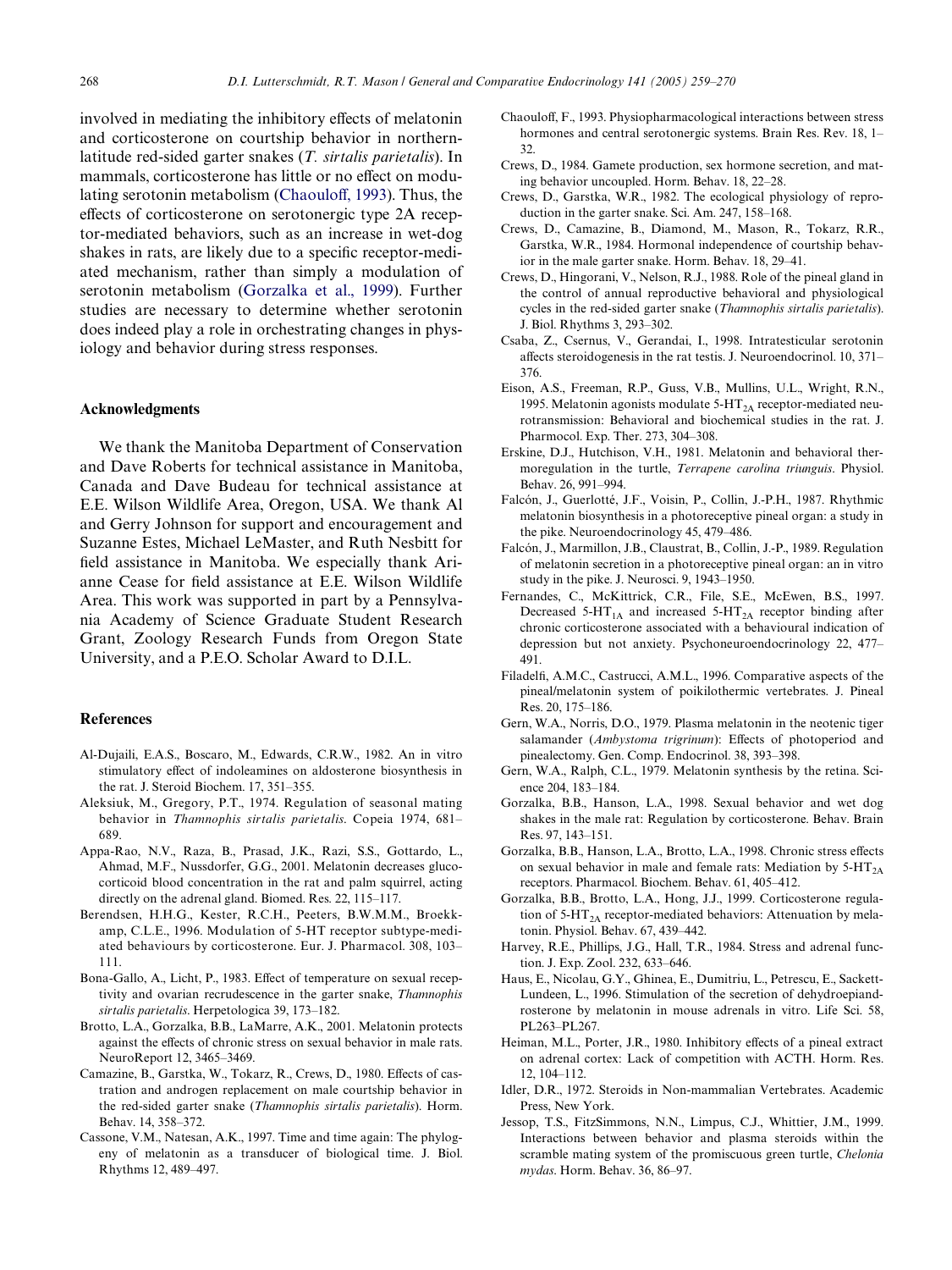- Jessop, T.S., Hamann, M., Read, M.A., Limpus, C.J., 2000. Evidence for a hormonal tactic maximizing green turtle reproduction in response to a pervasive ecological stressor. Gen. Comp. Endocrinol. 118, 407–417.
- <span id="page-10-4"></span>Khan, R., Daya, S., Potgieter, B., 1990. Evidence for a modulation of the stress response by the pineal gland. Experientia 46, 860–862.
- Kirby, A.W., Clayton, M., Rivera, P., Comperatore, C.A., 1999. Melatonin and the reduction or alleviation of stress. J. Pineal Res. 27, 78–85.
- <span id="page-10-9"></span>Krohmer, R.W., Grassman, M., Crews, D., 1987. Annual reproductive cycle in the male red-sided garter snake, *Thamnophis sirtalis parietalis*: Field and laboratory studies. Gen. Comp. Endocrinol. 68, 64–75.
- <span id="page-10-6"></span>Lutterschmidt, D.I., LeMaster, M.P., Mason, R.T., 2004. Effects of melatonin on the behavioral and hormonal responses of red-sided garter snakes (*Thamnophis sirtalis parietalis*) to exogenous corticosterone. Horm. Behav. 46, 692–702.
- Maestroni, G.J.M., Conti, A., Pierpaoli, W., 1989. Melatonin, stress, and the immune system. Pineal Res. Rev. 7, 203–226.
- <span id="page-10-5"></span>Marinova, C., Persengiev, S., Konakchieva, R., Ilieva, A., Patchev, V., 1991. Melatonin effects on glucocorticoid receptors in rat brain and pituitary: Significance in adrenocortical regulation. Int. J. Biochem. 23, 479–481.
- Mendelson, S., McEwen, B., 1992. Autoradiographic analyses of the effects of adrenalectomy and corticosterone on  $5-HT_{1B}$  receptors in the dorsal hippocampus and cortex of the rat. Neuroendocrinology 55, 444–450.
- Mendonça, M.T., Crews, D., 1989. Effects of fall mating on ovarian development in the red-sided garter snake (*Thamnophis sirtalis parietalis*). Am. J. Physiol. 257, R1548–R1550.
- <span id="page-10-17"></span>Mendonça, M.T., Tousignant, A.J., Crews, D., 1996a. Pinealectomy, melatonin, and courtship behavior in male red-sided garter snakes (*Thamnophis sirtalis parietalis*). J. Exp. Zool. 274, 63–74.
- <span id="page-10-18"></span>Mendonça, M.T., Tousignant, A.J., Crews, D., 1996b. Courting and noncourting male red-sided garter snakes, *Thamnophis sirtalis parietalis*: Plasma melatonin levels and the effects of pinealectomy. Horm. Behav. 30, 176–185.
- <span id="page-10-20"></span>Moore, I.T., Mason, R.T., 2001. Behavioral and hormonal responses to corticosterone in the male red-sided garter snake, *Thamnophis sirtalis parietalis*. Physiol. Behav. 72, 669–674.
- <span id="page-10-7"></span>Moore, I.T., LeMaster, M.P., Mason, R.T., 2000a. Behavioural and hormonal responses to capture stress in the male red-sided garter snake, *Thamnophis sirtalis parietalis*. Anim. Behav. 59, 529–534.
- <span id="page-10-10"></span>Moore, I.T., Lerner, J.P., Lerner, D.T., Mason, R.T., 2000b. Relationships between annual cycles of testosterone, corticosterone, and body condition in male red-spotted garter snakes, *Thamnophis sirtalis concinnus*. Physiol. Biochem. Zool. 73, 307–312.
- <span id="page-10-8"></span>Moore, I.T., Greene, M.J., Mason, R.T., 2001. Environmental and seasonal adaptations of the adrenocortical and gonadal responses to capture stress in two populations of the male garter snake, *Thamnophis sirtalis*. J. Exp. Zool. 289, 99–108.
- <span id="page-10-1"></span>Moore, M.C., Thompson, C.W., Marler, C.A., 1991. Reciprocal changes in corticosterone and testosterone levels following acute and chronic handling stress in the tree lizard, *Urosaurus ornatus*. Gen. Comp. Endocrinol. 81, 217–226.
- Morton, D.J., Forbes, H.J., 1988. Pineal gland *N*-acetyltransferase and hydroxyindole-*O*-methyltransferase activity in the rainbow trout (*Salmo gairdneri*): Seasonal variation linked to photoperiod. Neurosci. Lett. 94, 333–337.
- <span id="page-10-19"></span>Nelson, R.J., Mason, R.T., Krohmer, R.W., Crews, D., 1987. Pinealectomy blocks vernal courtship behavior in red-sided garter snakes. Physiol. Behav. 39, 231–233.
- Ng, T.B., 1987. Effects of pineal indoles on corticosterone and aldosterone production by isolated rat adrenal cells. Biochem. Int. 14, 635– 641.
- Norris, D.O., 1997. Vertebrate Endocrinology. Academic Press, San Diego, CA.
- Nussdorfer, G.G., Malendowicz, L.K., Andreis, P.G., Mazzocchi, G., Neri, G., 1990. Effect of melatonin on the secretory activity of isolated rat zona glomerulosa cells. Adv. Pineal Res. 4, 169–174.
- Persengiev, S.P., Kanchev, L.N., Stankov, B.M., 1989. Effect of melatonin on steroid production by rat adrenals under in vitro superfusion conditions. Life Sci. 44, 1955–1962.
- Pieścikowska, I., Klein, P., Łukaszyk, A., Górska-Rafińska, L., Balcerek, M., Ludwiczak, H., 1999. Ketanserin, an antagonist of 5-  $HT<sub>2A</sub>$  receptor of serotonin, inhibits testosterone secretion by rat Leydig cells in vitro. Folia Histochem. Cytobiol. 37, 223–224.
- <span id="page-10-0"></span>Pottinger, T.G., 1999. The impact of stress on animal reproductive activities. In: Baum, P.H.M. (Ed.), Stress Physiology in Animals. CRC Press, Boca Raton, FL, pp. 130–177.
- Ralph, C.L., 1980. Melatonin production by extrapineal tissues. In: Birau, N., Schloot, W. (Eds.), Melatonin: Current Status and Perspectives. Pergamon Press, Oxford, pp. 35–46.
- <span id="page-10-11"></span>Rawding, R.S., Hutchison, V.H., 1993. Effect of chlorpromazine, 5hydroxytryptophan, and benserazide on plasma melatonin in the mudpuppy, *Necturus maculosus*. Comp. Biochem. Physiol. C 104, 159–164.
- <span id="page-10-3"></span>Reiter, R.J., 1991. Pineal melatonin: Cell biology of its synthesis and of its physiological interactions. Endocr. Rev. 12, 151–180.
- <span id="page-10-2"></span>Rivier, C., Rivest, S., 1991. Effect of stress on the activity of the hypothalamic–pituitary–gonadal axis: Peripheral and central mechanisms. Biol. Reprod. 45, 523–532.
- <span id="page-10-15"></span>Rollag, M.D., Stetson, M.H., 1982. Melatonin injections into Syrian hamsters. In: Reiter, R.J. (Ed.), The Pineal and Its Hormones. Alan Liss, New York, pp. 143–151.
- Sapolsky, R.M., 1992. Neuroendocrinology of the stress response. In: Becker, J.B. (Ed.), Behavioral Endocrinology. Massachusetts Institute of Technology Press, Cambridge, MA, pp. 287–324.
- Schwabl, H., Wingfield, J.C., Farner, D.S., 1985. Influence of weather on endocrine state and behavior in European blackbirds (*Turdus merula*). Z. Tierpsychol. 68, 244–252.
- <span id="page-10-16"></span>Silverin, B., Wingfield, J.C., 1998. Adrenocortical responses to stress in breeding Pied Flycatchers, *Ficedula hypoleuca*: Relation to latitude, sex, and mating status. J. Avian Biol. 29, 228–234.
- Skinner, D.C., 1991. Effect of intraperitoneal melatonin injections on thermoregulation in the transvaal girdled lizard, *Cordylus vittifer*. J. Therm. Biol. 16, 179–184.
- <span id="page-10-13"></span>SPSS, 1997. SigmaStat 2.03. SPSS Inc., Chicago, IL.
- <span id="page-10-14"></span>SPSS, 2004. SPSS 13.0. SPSS Inc., Chicago, IL.
- Stutzmann, G.E., McEwen, B.S., LeDoux, J.E., 1998. Serotonin modulation of sensory inputs to the lateral amygdala: Dependency on corticosterone. J. Neurosci. 18, 9529–9538.
- Takao, K., Nagatani, T., Kitamura, Y., Yamawaki, S., 1997. Effects of corticosterone on  $5-HT_{1A}$  and  $5-HT_{2A}$  receptor binding and on the receptor-mediated behavioral responses of rats. Eur. J. Pharmacol. 333, 123–128.
- Touitou, Y., Bogdan, A., Auzéby, A., Touitou, C., 1989. Activity of melatonin and other pineal indoles on the in vitro synthesis of cortisol, cortisone, and adrenal androgens. J. Pineal Res. 6, 341– 350.
- Wang, M., Yokotani, K., Nakamura, K., Murakami, Y., Okada, S., Osumi, Y., 1999. Melatonin inhibits the central sympatho-adrenomedullary outflow in rats. Jpn. J. Pharmacol. 81, 28–33.
- Whittier, J.M., Mason, R.T., Crews, D., 1987a. Plasma steroid hormone levels of female red-sided garter snakes, *Thamnophis sirtalis parietalis*: Relationship to mating and gestation. Gen. Comp. Endocrinol. 67, 33–43.
- Whittier, J.M., Mason, R.T., Crews, D., Licht, P., 1987b. Role of light and temperature in the regulation of reproduction in the red-sided garter snake, *Thamnophis sirtalis parietalis*. Can. J. Zool. 65, 2090– 2096.
- <span id="page-10-12"></span>Wilson, C., Pulido, M., 2000. Effects of serotonergic agents on the transport response in rats. Pharmacol. Biochem. Behav. 66, 541– 545.